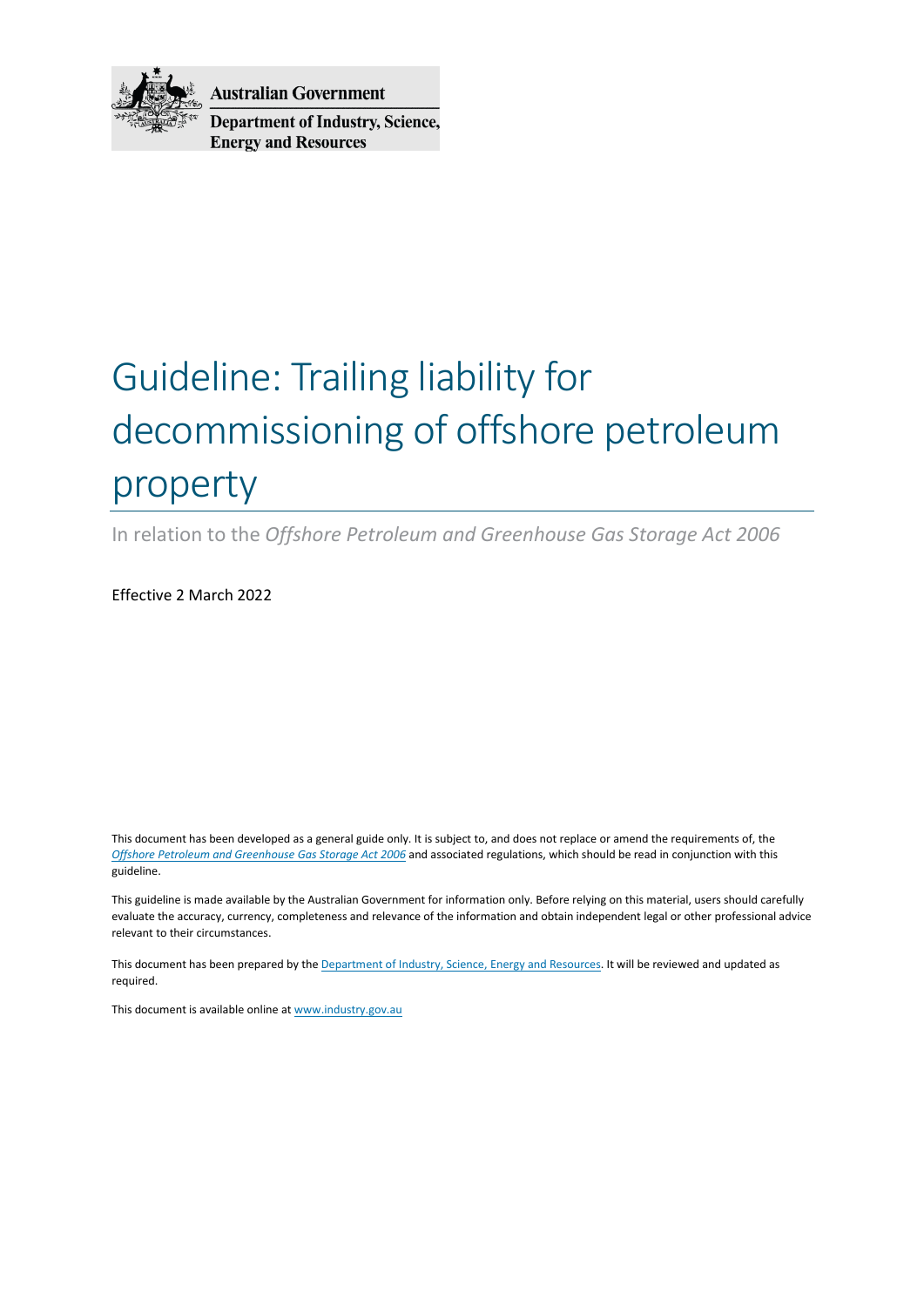# Contents

| Pre-existing trailing liability provisions - ownership ceased before 1 January 2021  14 |
|-----------------------------------------------------------------------------------------|
|                                                                                         |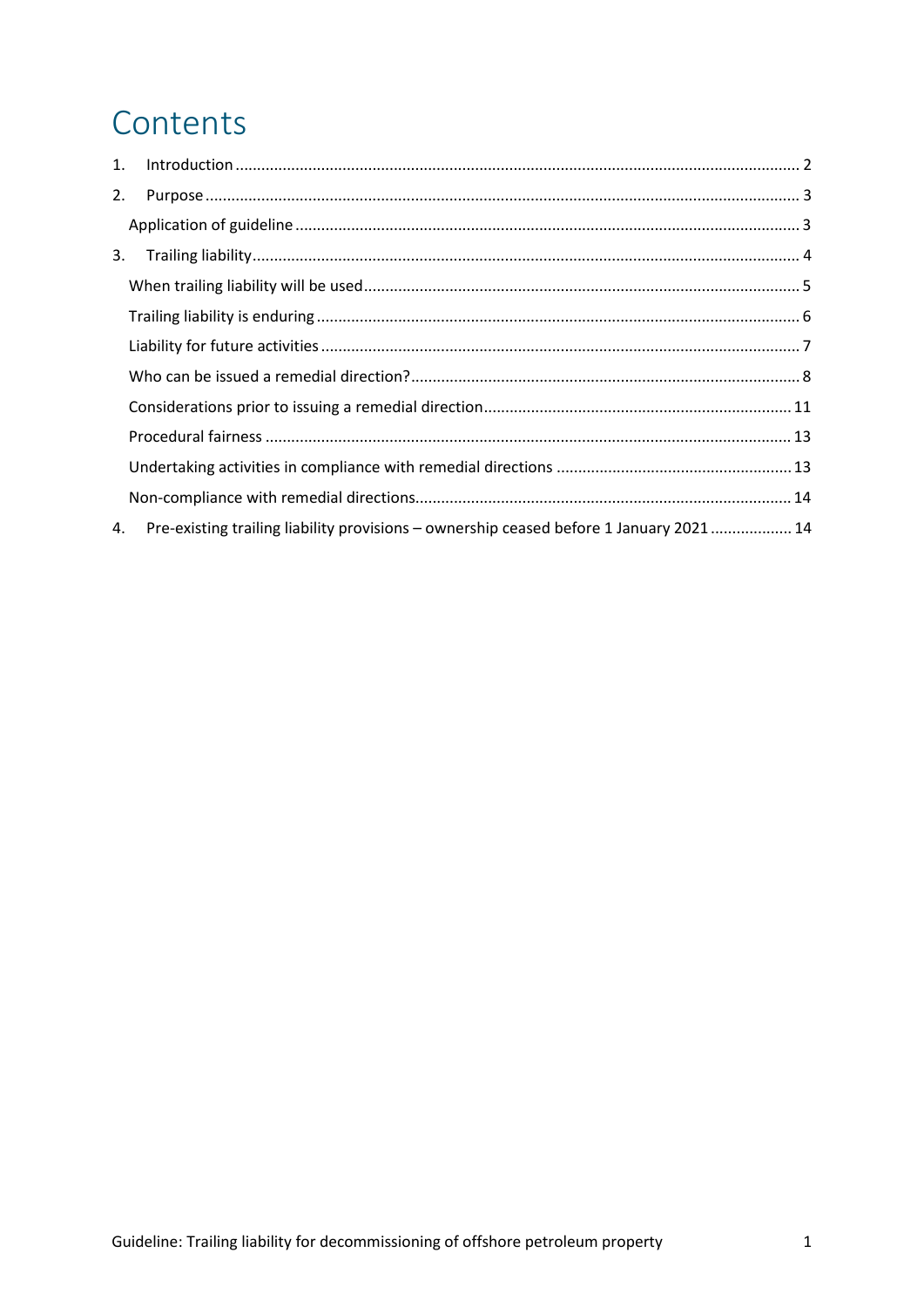# 1. Introduction

- 1.1. Decommissioning is a normal activity in the lifecycle of an offshore petroleum project. Its purpose is to remove or otherwise satisfactorily deal with structures, equipment and property previously used to support oil and gas activities in the offshore area. This includes:
	- plugging and abandoning wells
	- removing property
	- rehabilitating the site
	- carrying out any necessary monitoring.

These activities must be done in a safe and responsible manner. For more information, see the Guideline: Offshore petroleum decommissioning.

- 1.2. The Australian Government announced in April 2021 that it would enhance Australia's framework for the decommissioning of offshore oil and gas infrastructure.<sup>1</sup> This would involve a suite of policy measures to strengthen and build on the existing provisions for decommissioning in the *[Offshore Petroleum and Greenhouse Gas Storage Act 2006](https://www.legislation.gov.au/Series/C2006A00014)* (OPGGS Act) and regulations.
- 1.3. The Australian Parliament passed amendments to the OPGGS Act in August 2021 to implement some key elements of the framework. The amendments included provisions to expand the existing remedial direction provisions under the OPGGS Act. This enables former titleholders, related bodies corporate or related persons of current or former titleholders, to be called back to undertake remedial work, if required. These provisions are referred to through this guideline as the 'trailing liability provisions'. For more information on related persons, see Section 3: [Trailing liability.](#page-3-0)
- 1.4. The government expects titleholders to proactively plan for decommissioning at all times during the lifecycle of a petroleum activity. Titleholders must undertake due diligence when selling their assets to other entities. The strengthened trailing liability provisions ensure that the risks and liabilities of petroleum activities remain the responsibility of the petroleum industry.
- 1.5. The expanded remedial direction provisions are in effect from 2 March 2022. They apply to titles, and their relevant titleholders and related persons, as they existed on or after 1 January 2021. Please see Section 3[: Trailing liability](#page-3-0)
- 1.6. Remedial directions can also be issued in relation to titles that ceased to be in force, and/or to titleholders that ceased to hold a title, before 1 January 2021. Please see Section 4[: Trailing](#page-14-0)  [liability – ownership ceased before 1 January 2021](#page-14-0)
- 1.7. The suite of policy measures announced by government will strengthen the decommissioning policy and regulatory framework overall and ensure early planning and appropriate funding is in place to meet decommissioning obligations. In the context of the strengthened regime, trailing liability is intended as an option of last resort and is expected to be used rarely. The primary obligation to decommission will remain with the current titleholder.

<u>.</u>

<sup>1</sup> [https://www.minister.industry.gov.au/ministers/pitt/media-releases/enhancing-offshore-oil-and-gas](https://www.minister.industry.gov.au/ministers/pitt/media-releases/enhancing-offshore-oil-and-gas-decommissioning-framework)[decommissioning-framework](https://www.minister.industry.gov.au/ministers/pitt/media-releases/enhancing-offshore-oil-and-gas-decommissioning-framework)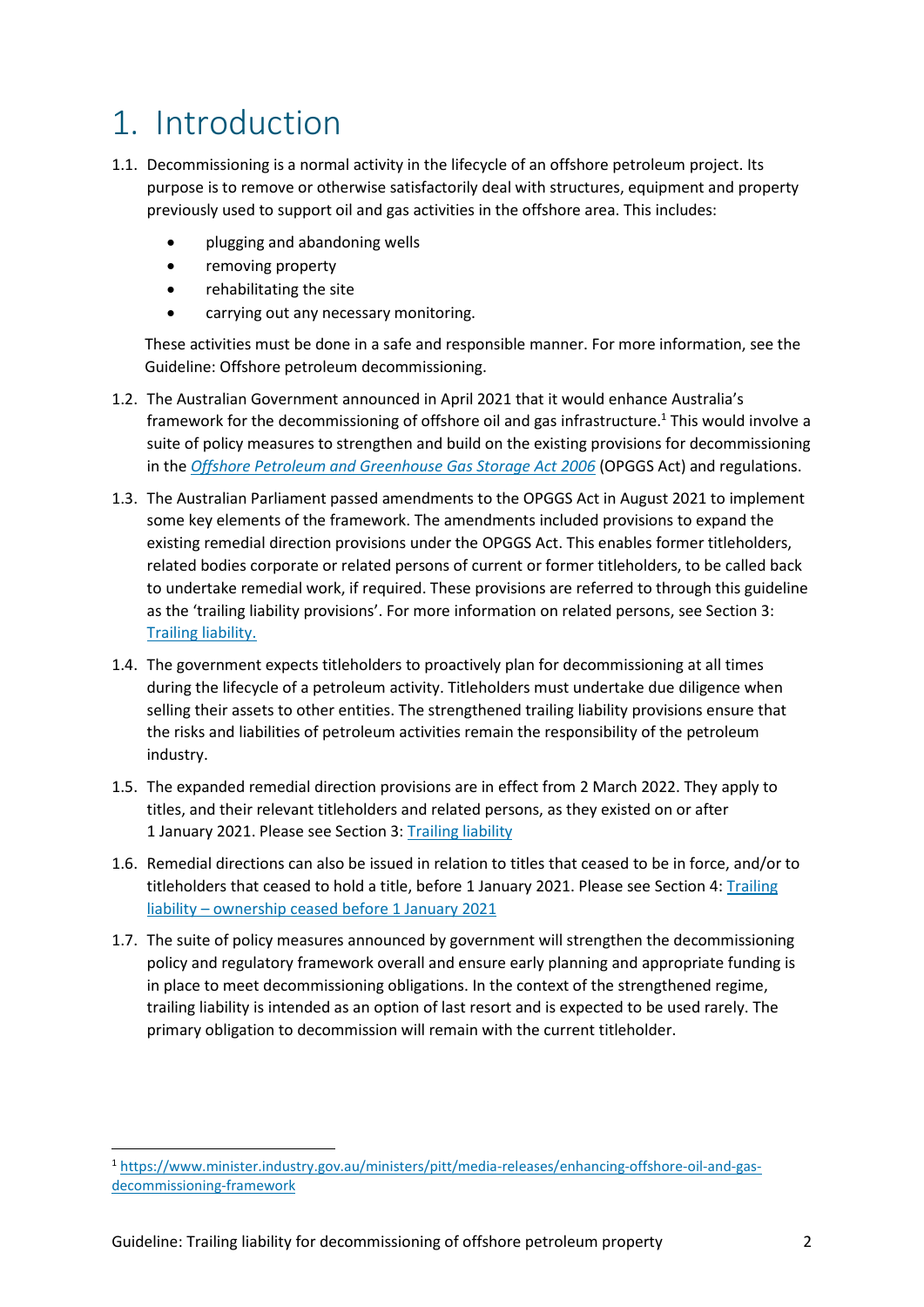# 2. Purpose

- 2.1. This guideline aims to clarify:
	- who can be subject to a remedial direction
	- when and how the trailing liability provisions may be applied.
- 2.2. The strengthened trailing liability provisions in the OPGGS Act are broad. This guideline does not replace, nor limit, the OPGGS Act and associated regulations. The guideline does not constrain the powers of the National Offshore Petroleum Safety and Environmental Management Authority (NOPSEMA) or the responsible Commonwealth Minister.
- 2.3. The government recognises that policies such as trailing liability may have an impact on how commercial arrangements, including mergers and acquisitions, are structured. This guideline aims to clarify the scope of the trailing liability provisions and provide general information on how these provisions may be applied.

## Application of guideline

- 2.4. This guideline focuses on the revised trailing liability provisions that apply to
	- offshore petroleum titleholders (including former titleholders)
	- related bodies corporate
	- related persons<sup>2</sup>

<u>.</u>

that have, or had, an interest in, or in relation to an offshore petroleum title from 1 January 2021.

- 2.5. Different provisions apply for entities that ceased to hold a title, wholly or in part, prior to 1 January 2021. These arrangements are set out in Section 4: [Trailing liability – ownership](#page-14-0)  [ceased before 1 January 2021.](#page-14-0)
- 2.6. This guideline applies to all petroleum structures, equipment, wells and other property brought into the area under the authority of a title granted under the OPGGS Act, during any stage of operations. These items are collectively referred to hereafter as '**property**'.
- 2.7. This guideline relates to property that was first installed for the purpose of exploring for, or exploiting, offshore petroleum. It is part of a suite of government documents outlining the requirements for decommissioning of offshore petroleum property.
- 2.8. The trailing liability provisions for greenhouse gas storage activities have also been expanded. A separate guideline will be developed relating to property installed for greenhouse gas storage purposes.
- <span id="page-3-0"></span>2.9. This guideline is part of a suite of measures to enhance the framework for decommissioning of offshore oil and gas activities. The department will commence a review of the guideline 12 months after commencement to ensure that the guideline is fit for purpose and appropriately reflects other new policy measures which are being implemented.

<sup>&</sup>lt;sup>2</sup> [Related persons](#page-9-0) are persons who have been identified as a related person via a related persons [determination.](#page-10-0)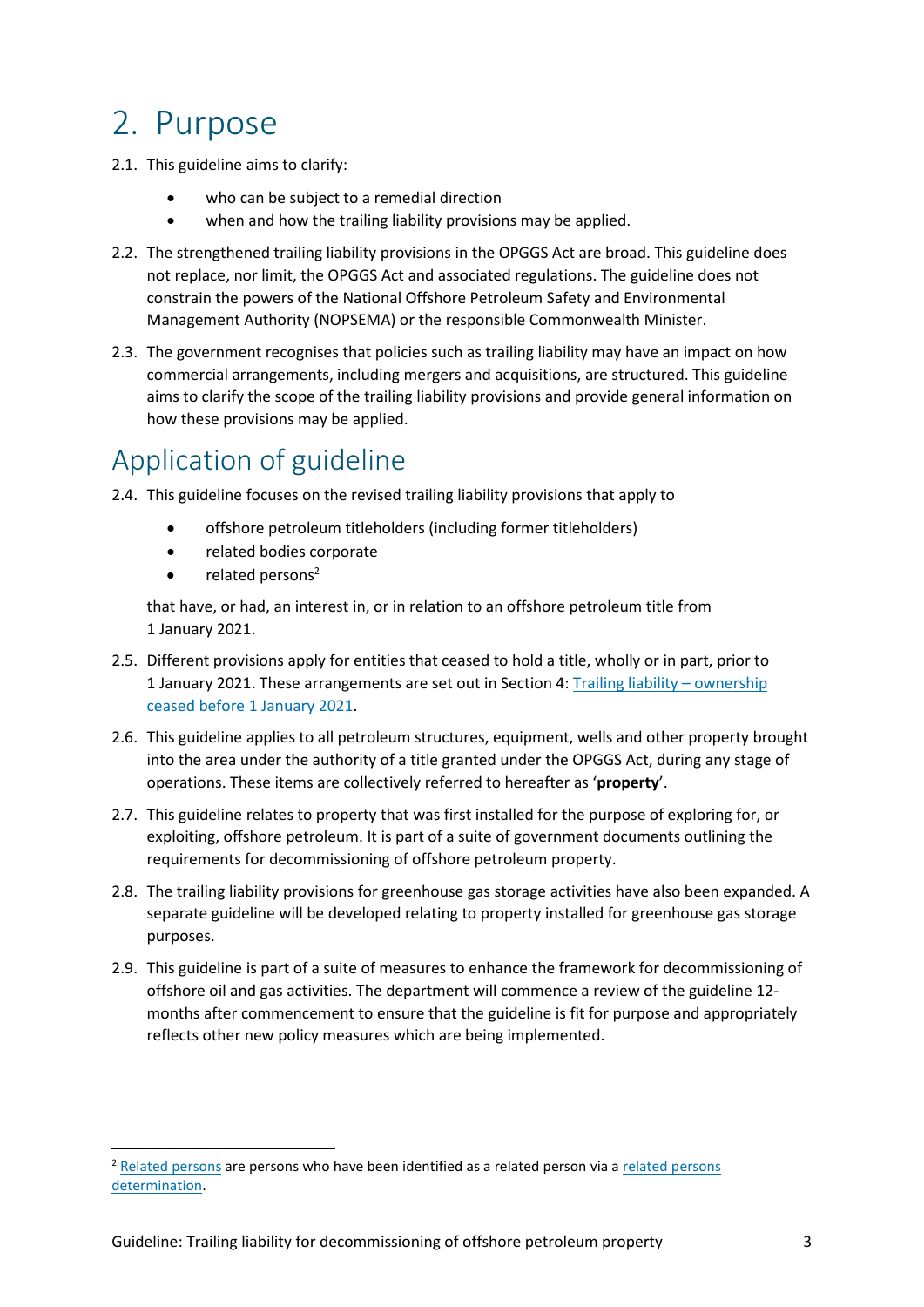# 3. Trailing liability

- 3.1. Trailing liability is designed to ensure that the costs and liabilities associated with decommissioning will be borne by the petroleum industry and do not become the responsibility of Government or the Australian community.
- 3.2. This policy will ensure that such costs are incurred by:
	- titleholders

 $\overline{\phantom{a}}$ 

- related bodies corporate
- related persons who
	- o acted jointly with the titleholder
	- o derived a significant financial benefit from the title
	- o had the ability to influence activities under the title.
- 3.3. Decommissioning is the responsibility of titleholders. Titleholders are required to:
	- remove property brought into the title area for operations authorised by the title in accordance with the provisions of section 572 of the OPGGS Act, or
	- have made alternative arrangements in relation to that property that are satisfactory to NOPSEMA.

Titleholders must complete the removal of property prior to the surrender of title, in accordance with section 270 of the OPGGS Act.<sup>3</sup>

- 3.4. The remedial directions provisions in Part 6.4 of the OPGGS Act are used to implement trailing liability. These provisions set out the matters in relation to which NOPSEMA and the responsible Commonwealth Minister may require persons to take action.<sup>4</sup>
- 3.5. Any entity that holds or held a title on or after 1 January 2021 is subject to the trailing liability provisions. Similarly, the trailing liability provisions also apply to all related bodies corporate and related persons from 1 January 2021.
- 3.6. Different provisions apply for entities that ceased to hold a title, wholly or in part, prior to 1 January 2021. See Section 4: [Trailing liability– ownership ceased before 1 January 2021.](#page-14-0)

<sup>&</sup>lt;sup>3</sup> Titleholders should be aware that section 572 of the OPGGS Act also requires removal of property that is no longer used, nor to be used, for activities under the title – this requirement may be enforced at any time it is relevant. The government will not ordinarily issue remedial directions to someone other than the current titleholder in the case of a title that still has ongoing petroleum activities.

<sup>&</sup>lt;sup>4</sup> NOPSEMA may issue a direction in relation to matters set out under section 586 or section 587. The responsible Commonwealth Minister may issue a direction in relation to matters set out under section 586A and section 587A so long as the direction is given for a purpose that relates to resource management or resource security.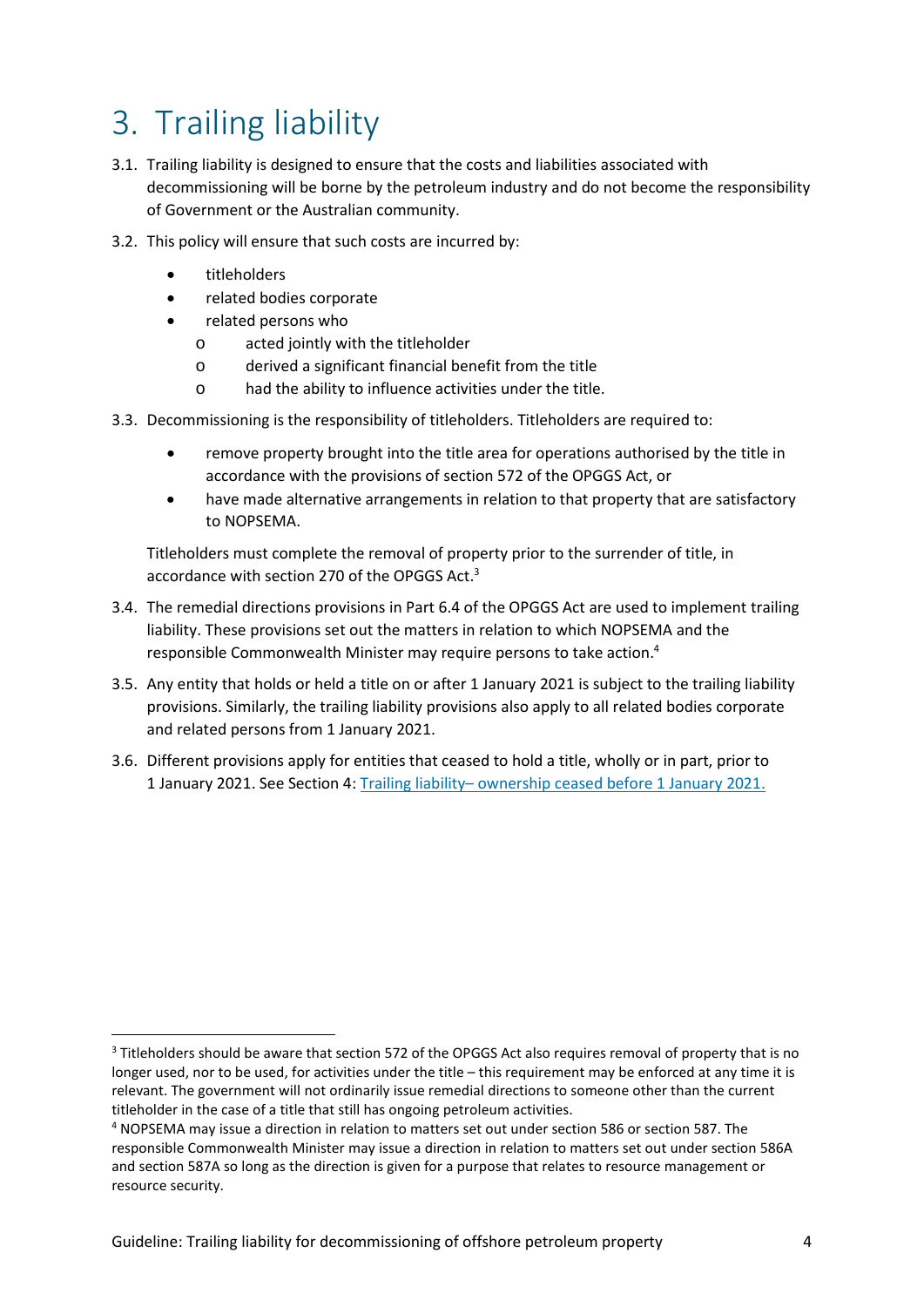## When trailing liability will be used

- 3.7. Trailing liability provisions operate in the context of a rigorous regulatory regime that has many checks and balances. It aims to minimise the risk of the current titleholder's non-compliance with decommissioning requirements under the OPGGS Act and regulations. This includes:
	- screening of incoming titleholders
	- **•** ongoing oversight of financial assurance<sup>5</sup>
	- reporting and compliance monitoring of commitments in permissioning documents
	- directions.<sup>6</sup>
- 3.8. Trailing liability is intended to be a last resort option. It should be employed when no other effective avenues<sup>7</sup> for remediation by the current titleholder are available, or where there is no current titleholder.
- 3.9. Trailing liability provisions may be used where:
	- a current titleholder has failed to decommission in accordance with regulatory requirements
	- issues arise in relation to previously decommissioned property.
- 3.10.In this guideline, we will refer to the use of trailing liability provisions in the following categories:
	- Failure to decommission
		- o Example: if a titleholder was to go into liquidation and obligations were not met, or if a title ceases to be in force prior to completing decommissioning activities.
	- Residual issues

<u>.</u>

o Example: if a previously plugged and abandoned well has a leak or impacts arise from a previously decommissioned activity.

<sup>&</sup>lt;sup>5</sup> Financial assurance for petroleum activities is required by s571 of the OPGGS Act.

<sup>&</sup>lt;sup>6</sup> To view other relevant guidance, please visit [NOPTA.gov.au a](https://www.nopta.gov.au/guidelines-and-factsheets/index.html)n[d NOPSEMA.gov.au.](https://www.nopsema.gov.au/document-hub)

<sup>&</sup>lt;sup>7</sup> Avenues of remediation may include enforcement action under the OPGGS Act and associated regulations by the regulator, NOPSEMA, or general or remedial directions to the current titleholder.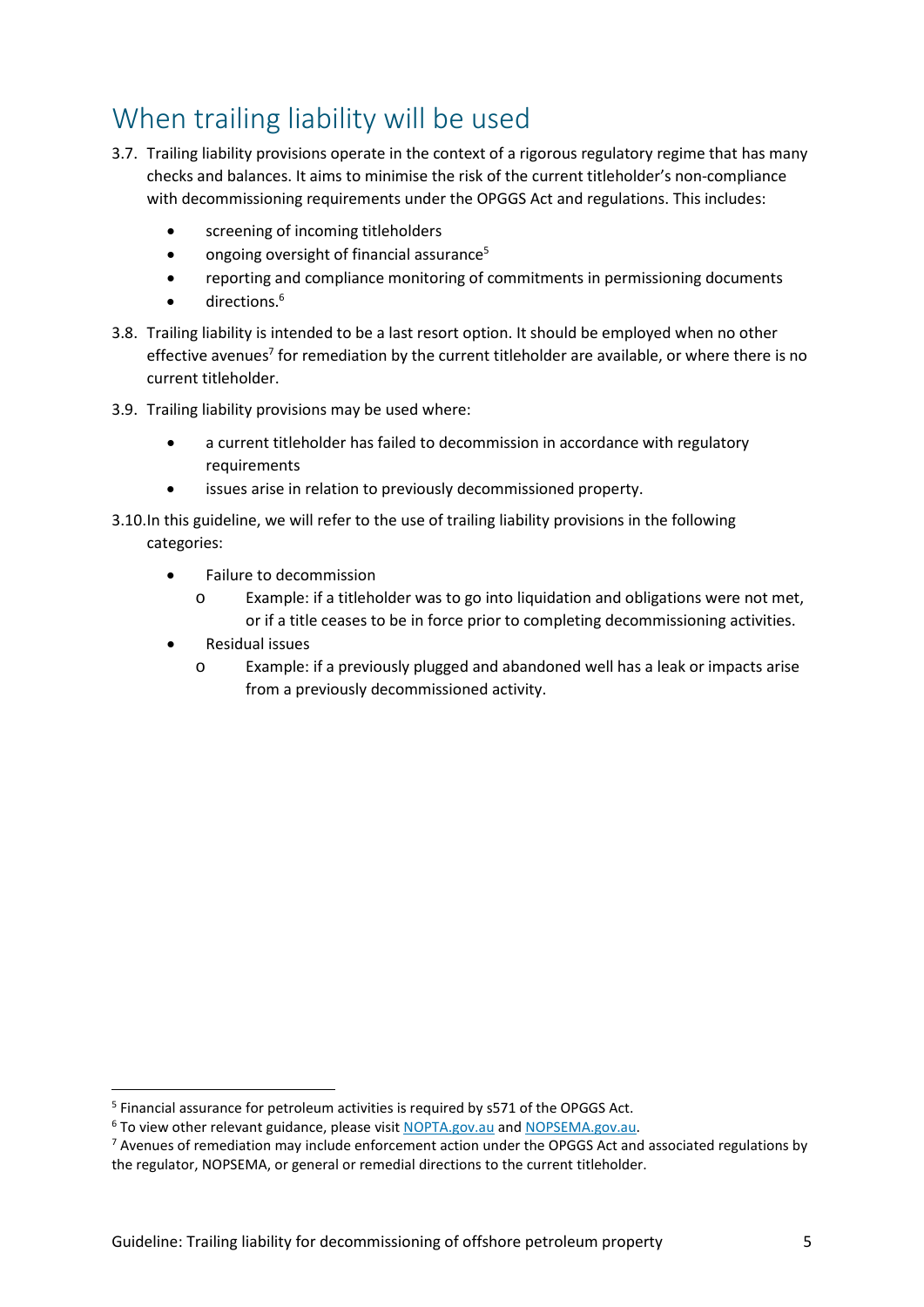## Trailing liability is enduring

- 3.11.In relation to titles that are, or have been, in force on or after 1 January 2021, the trailing liability provisions under the OPGGS Act can be applied on an ongoing basis. This includes where a title has:
	- expired
	- been wholly or partly revoked
	- been wholly or partly cancelled
	- $\bullet$  been wholly or partly surrendered<sup>8</sup>
	- been wholly or partly terminated.
- 3.12.A person could be issued with a remedial direction at any point after their involvement in the title has ceased.
- 3.13.The trailing liability provisions apply in relation to property brought in to the title area and operations authorised by the title. If a new title not derived from the previous title is awarded over the same geographic area, a remedial direction in relation to the property that was installed or drilled under the previous title cannot be issued to:
	- o the holder of the new title
	- o their related bodies corporate
	- o related persons involved with that title.

In this case, a remedial direction could be issued to a former holder of the previous title, a related body corporate or related person involved with the previous title.

#### Equipment re-purposed or left in-situ

- 3.14.Any property that remains in the title area after a title has ceased to be in force may be the subject of a remedial direction. This includes:
	- wells which have been permanently plugged and abandoned
	- property which has been left in situ

- property that has been re-purposed for other activities under the OPGGS Act or another legislative regime.
- 3.15.This does not include property which was installed or drilled under a previous title see section 3.13.
- 3.16.Where offshore petroleum property has been repurposed and is regulated for greenhouse gas storage activities or under another legislative regime, this will not prohibit a remedial direction being issued under Part 6.4, Division 1 of the OPGGS Act. This includes, but is not limited to:
	- re-use of assets within the offshore petroleum regime
	- re-purposing of property to facilitate greenhouse gas storage activities
	- re-purposing of property under other legislative regimes
	- where permission has been given to leave items in situ under the *[Environment](https://www.awe.gov.au/environment/marine/marine-pollution/sea-dumping/sea-dumping-permits)  [Protection \(Sea Dumping\) Act 1981](https://www.awe.gov.au/environment/marine/marine-pollution/sea-dumping/sea-dumping-permits)*.

<sup>&</sup>lt;sup>8</sup> That is, where a consent to surrender has been provided in accordance with section 270 of the OPGGS Act.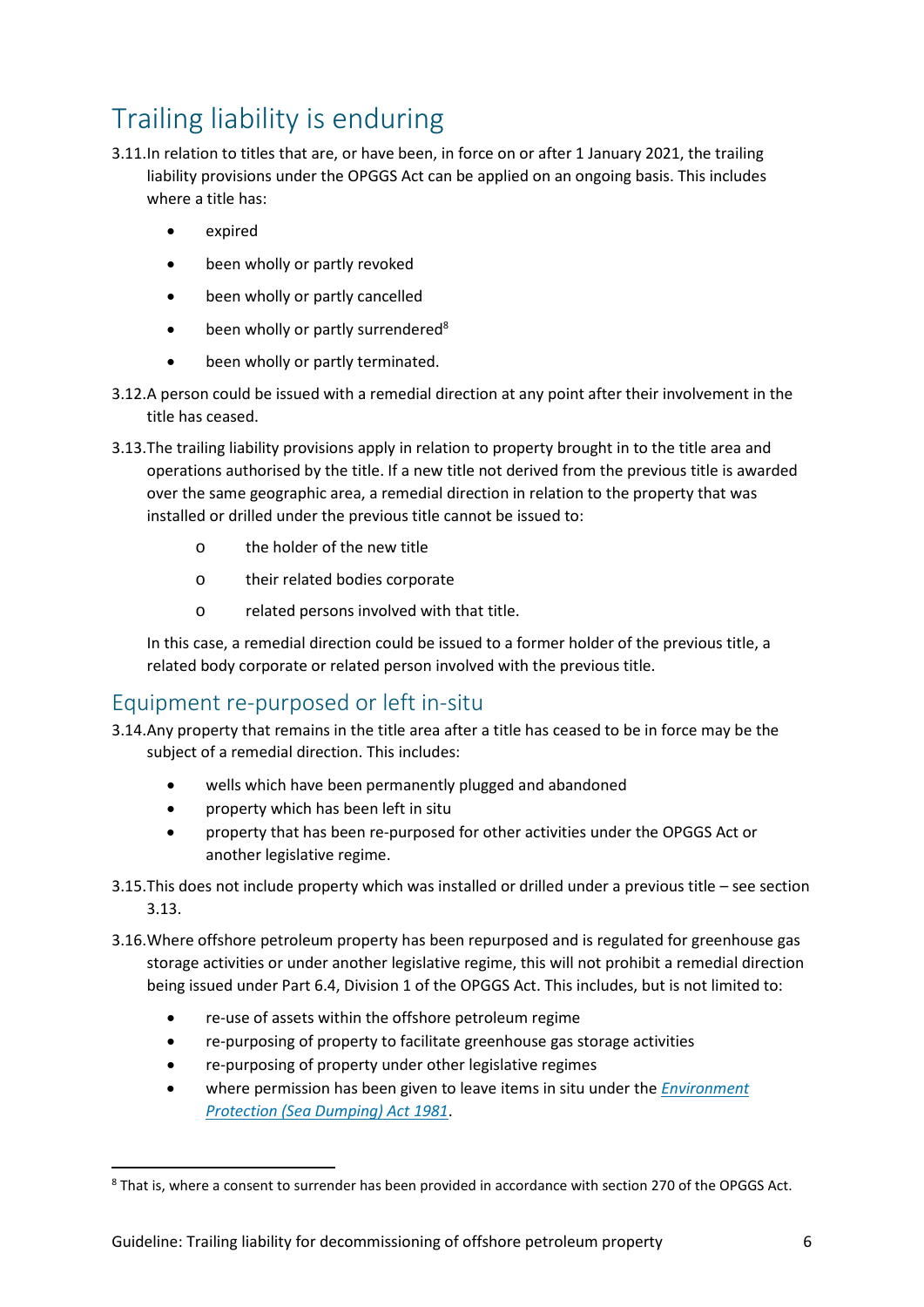- 3.17.Where NOPSEMA has accepted a titleholder's proposal to leave property in situ within a title area, trailing liability provisions will only be applied where changed circumstances raise concern about the previously decommissioned property. This could include, but is not limited to:
	- a previously plugged and abandoned well that is leaking
	- property left in situ which is causing damage to the seabed or subsoil in the vacated title area.
- 3.18.A decision to issue a remedial direction in re-use situations will be considered on a case-by-case basis. Depending on individual circumstances, the government may consider remediation options under other legislative regimes in the first instance. The trailing liability provisions under OPGGS Act remain as a measure of last resort.
- 3.19.The trailing liability provisions apply to property brought into the area under petroleum titles only. It will continue to apply to that property if it is reused in the same area but will not apply to property brought in under different legislation.
- 3.20.NOPSEMA is the health and safety, well integrity and environment management regulator for offshore petroleum, greenhouse gas storage and electricity infrastructure. Approvals from NOPSEMA must be sought in regard to both cessation and commencement of using equipment for activities under these regimes.
- 3.21.NOPSEMA will take a case by case approach to projects proposing to reuse or re-purpose equipment that is currently regulated under the OPGGS Act. Proponents are encouraged to engage with NOPSEMA early in their planning regarding the suitability of equipment for re-use. Approvals under other regulatory regimes may also be required.

## Liability for future activities

- 3.22.The trailing liability provisions under the OPGGS Act are intentionally broad. The provisions apply to all property installed and wells drilled in a title area. They ensure decommissioning costs are borne by the petroleum industry and do not become the responsibility of government or the Australian community.
- 3.23.The OPGGS Act provides for NOPSEMA or the responsible Commonwealth Minister (as applicable) (the **decision-maker**) to direct a former titleholder, related body corporate or related person to conduct relevant remedial activities. Directions may relate to actions undertaken by a person engaged or concerned in operations authorised by the petroleum title after the former titleholder ceased to be the registered titleholder, in respect of:
	- property brought into the title area or vacated area
	- wells made in the title area or vacated area
	- damage to the seabed or subsoil in the title area or vacated area,

or for the conservation and protection of the natural resources in the title area or vacated area.<sup>9</sup>

<sup>&</sup>lt;sup>9</sup> Vacated area' is defined in section 14 of the OPGGS Act.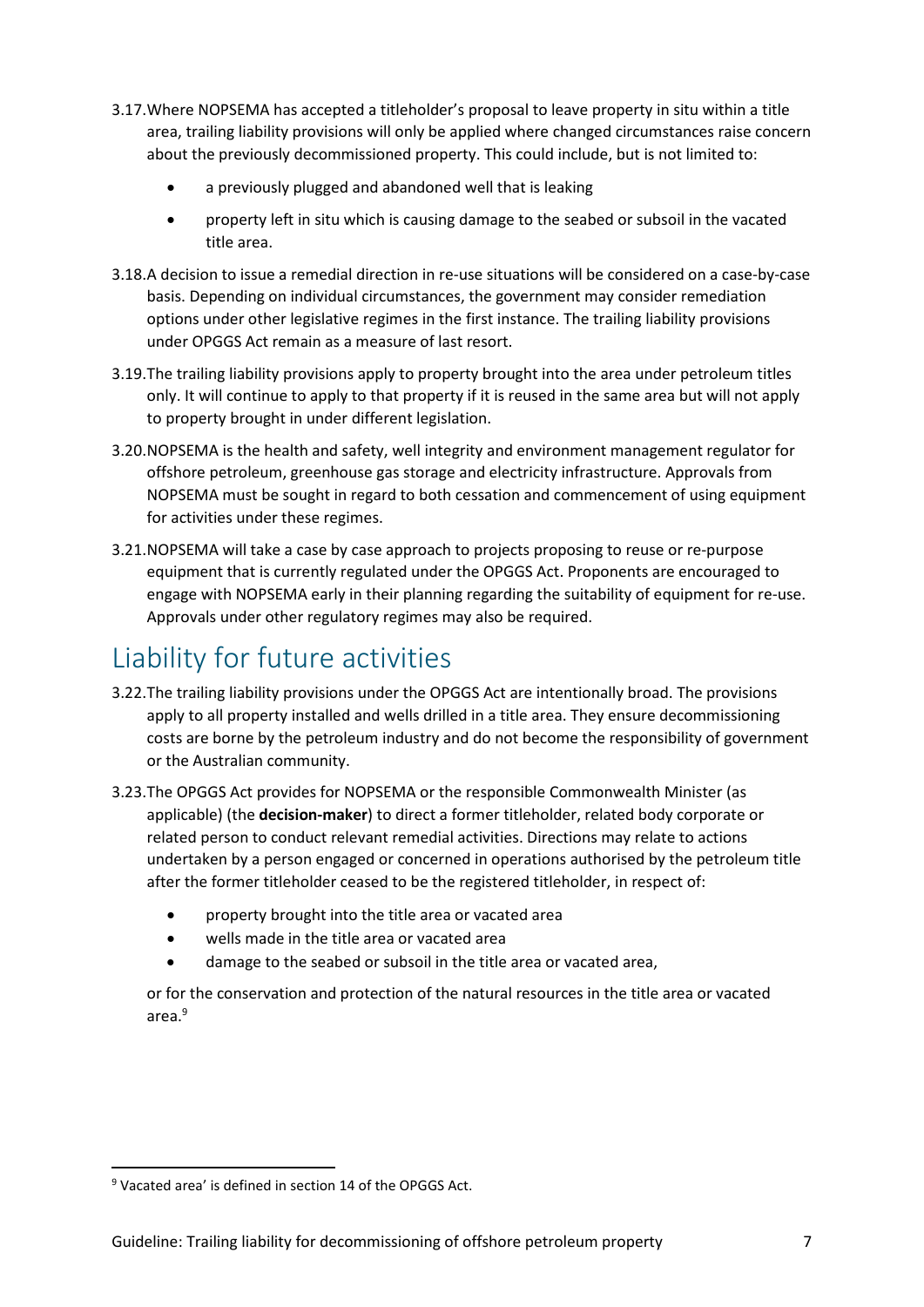- 3.24.The trailing liability provisions in the OPGGS Act do not differentiate between property that was:
	- in the title area at the time that person was involved and
	- brought in subsequent to that person's involvement.

Note: When considering to whom to issue a remedial direction, a person's experience either installing, using or operating a specific piece of property will be considered by the decision maker, where relevant – see the [Experience with the property s](#page-11-0)ection.

- 3.25.In some cases a holder of an exploration permit may not hold an interest in the subsequent retention lease or production licence derived from the exploration permit. If so, the holder of the exploration permit and their related bodies corporate or related persons can't be issued with a remedial direction with respect to property brought in or wells drilled by persons engaged or concerned in the operations of the subsequent derived titles.
- 3.26.A person can be given a remedial direction in relation to property brought into the title area by any person engaged or concerned in operations authorised by that title.

Note: The trailing liability provisions do not apply to property brought in under different legislation.

## Who can be issued a remedial direction?

- 3.27.The OPGGS Act provides for NOPSEMA or the responsible Commonwealth Minister to issue remedial directions to a range of persons that are or were connected to a title on or after 1 January 2021, including:
	- the current registered holder of the title
	- a related body corporate of the current registered holder of the title
	- a related person of the current registered holder of the title
	- a former registered holder of the title
	- a related body corporate of a former registered holder of the title at the time the title was in force
	- a related person of a former registered holder of the title at the time the title was in force.
- 3.28.Where a trailing liability could apply to any of the persons listed above, this guideline will use the term 'person' or 'persons'.
- 3.29.A direction may be issued to one or more persons, depending on the individual circumstances of the title and actions required.

### Titleholders, former titleholders and related bodies corporate

- 3.30.The current registered holder of the title is any person (including a body corporate) that is a titleholder,<sup>10</sup> either individually or with other titleholders.
- 3.31.A former registered holder of the title is any person (including a body corporate) that was a registered titleholder, either individually or with other titleholders, on or after 1 January 2021, but is no longer registered as a holder of that title.

<sup>10</sup> A register of titleholders is available at<https://public.neats.nopta.gov.au/Title>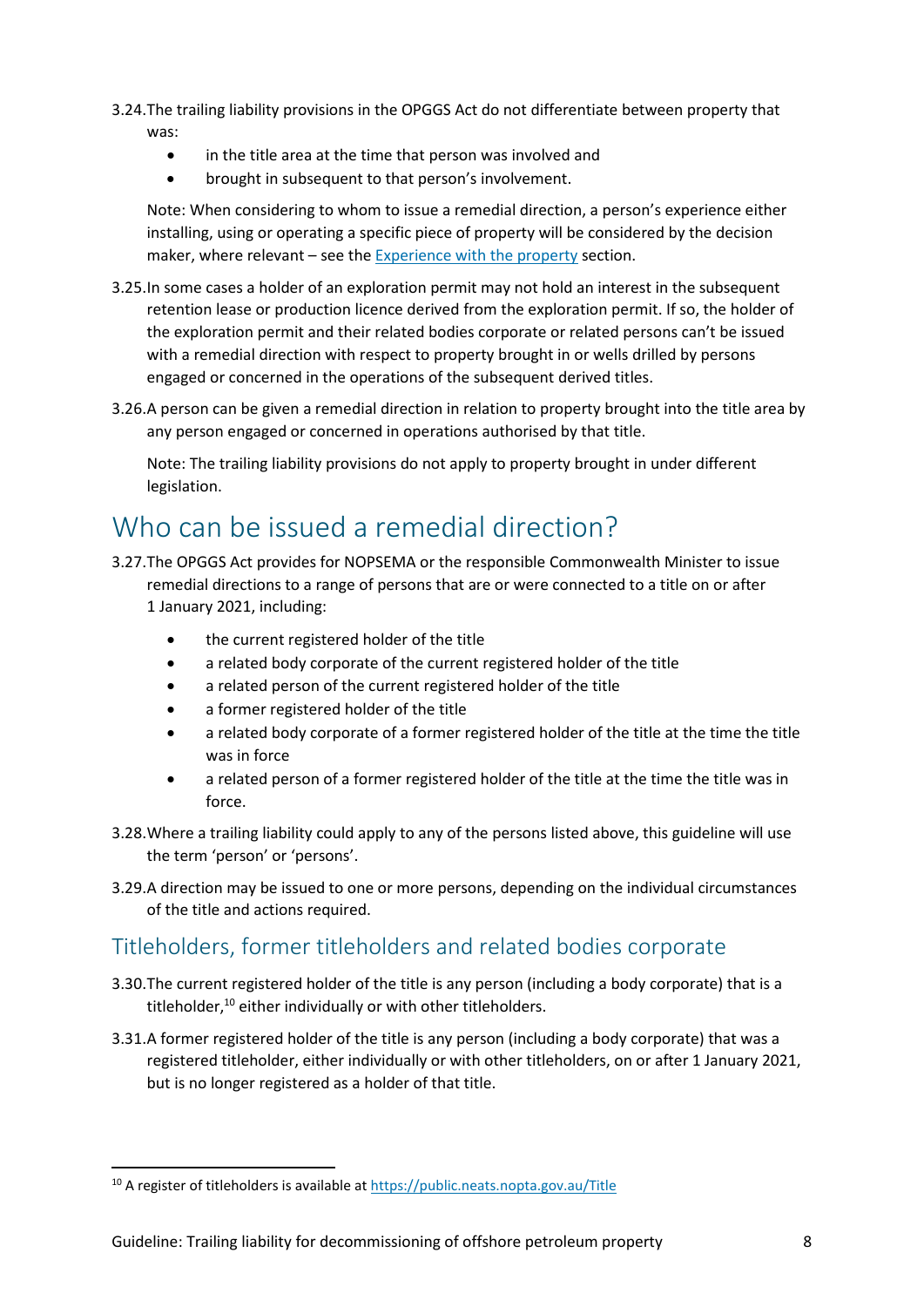- 3.32.'Related body corporate' is defined in section 50 of the *Corporations Act 2001*  (Corporations Act). A body corporate will be related to another body corporate if it is a holding company of that body corporate, a subsidiary of that body corporate, or a subsidiary of a holding company of that body corporate.
- 3.33.'Subsidiary' is defined in section 46 of the Corporations Act. It provides that a body corporate is a subsidiary of another body corporate if that other body:
	- a) controls the composition of the first body's board, or
	- b) is in a position to cast or control the casting of more than one-half of the maximum number of votes that might be cast at a general meeting of the first body, or
	- c) holds more than one-half of the issued share capital of the first body.

The definition of 'subsidiary' in the Corporations Act also provides that a subsidiary of a subsidiary of a body corporate is itself a subsidiary of that body corporate.

- 3.34.A direction can only be given to a person if they were related at the time the title is or was in force. This includes a person who is or was a related body corporate or is determined to be a [related person](#page-9-0) of a current or former titleholder.
- 3.35.If a company has been dissolved and no longer exists, related entities to that company, such as related bodies corporate or related persons, may still be issued a direction.

#### Joint ventures

- 3.36.Joint venture ownership and interest share percentages are not considered in relation to obligations of titleholders under the OPGGS Act. Where an obligation is imposed on the registered holder of a petroleum title and there are two or more registered holders, the obligation is imposed on *each* of the parties, but can be discharged by *any* of the registered holders. This is described in section 775D of the OPGGS Act.
	- In practice, this means that all joint venture parties are titleholders, and as such are liable for obligations under the Act, including remedial directions.
- 3.37.If a remedial direction is issued, the titleholders would be required to coordinate and determine how they would meet the requirements of the direction.
	- In the event that one or more of the titleholders has ceased to exist, the remaining titleholders are obligated to meet the full requirements of the remedial direction.
- 3.38.Depending on the individual circumstances of the joint venture, a decision-maker may issue a direction to:
	- the entity nominated to receive notices or documents for the joint venture, or
	- all titleholders.

<span id="page-9-0"></span>However, as discussed above, the direction will apply to each of the titleholders regardless of how it is issued.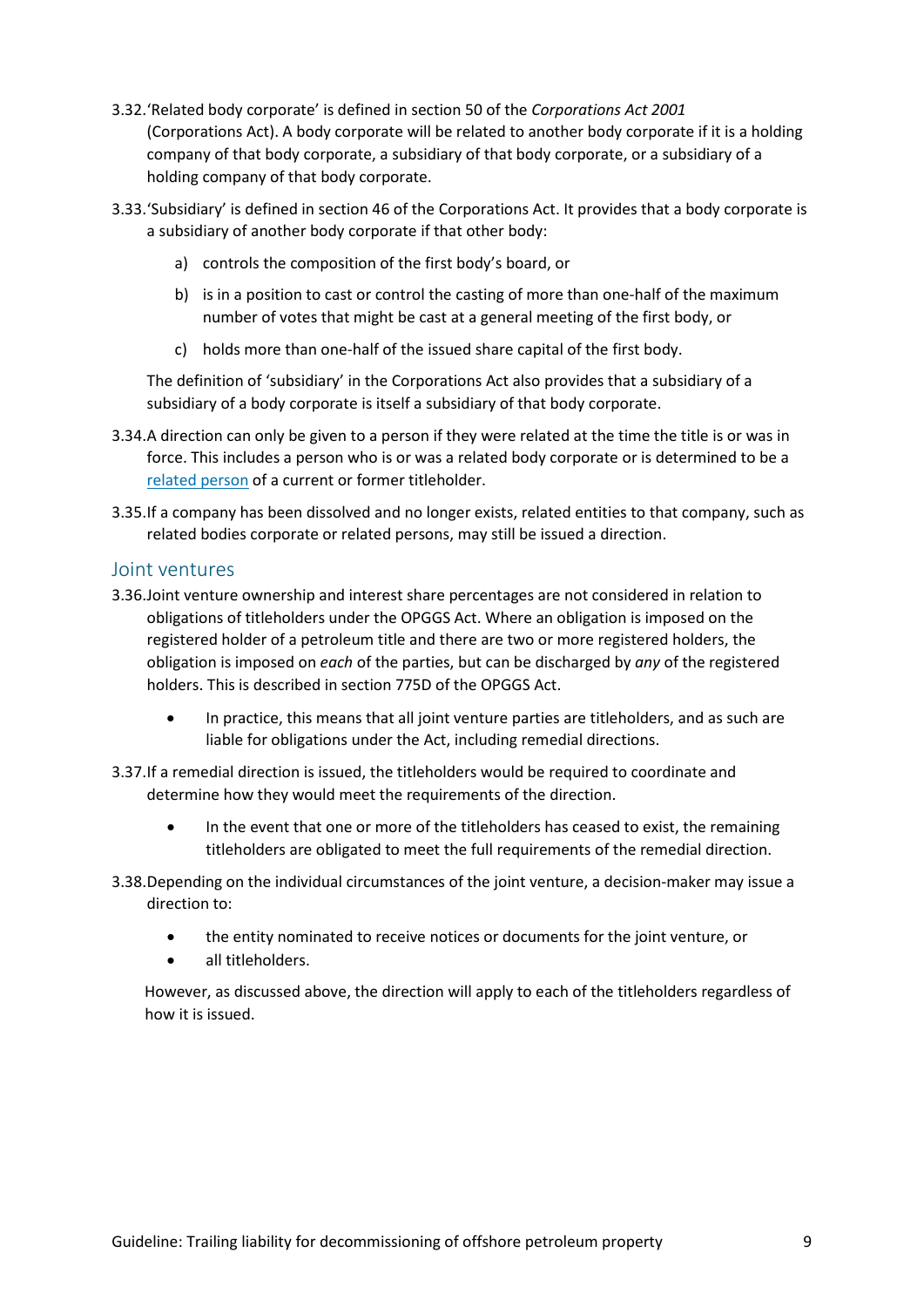### Related persons

- 3.39.NOPSEMA or the responsible Commonwealth Minister may issue a remedial direction to a related person of the current or any former registered titleholder.
- 3.40.For the purposes of this guideline, **'related persons'** are considered to be persons that have not directly been a titleholder but:
	- is, or has been at any time, in a position to influence compliance with obligations under the OPGGS Act, and/or
	- have or had the capacity to derive a significant financial benefit from operations, and/or
	- act or have acted jointly with the current or former titleholder in relation to activities authorised by the title.
- 3.41.Related persons can include companies and individuals.
- 3.42.The responsible Commonwealth Minister must issue a related persons determination before a remedial direction can be issued to a related person.

#### <span id="page-10-0"></span>Related persons determinations

- 3.43.Under the OPGGS Act, the responsible Commonwealth Minister may make a written determination that a person may be subject to a remedial direction.<sup>11</sup> The Minister must be satisfied on reasonable grounds that it is appropriate to do so based on criteria set out under the OPGGS Act.
- 3.44.The matters that the responsible Commonwealth Minister will consider when making a related person determination are:
	- whether the person is capable of significantly benefiting financially, or has significantly benefited financially, from operations authorised by the title;
	- whether the person is, or has been, in a position to influence compliance with obligations under the OPGGS Act;
	- whether the person acts, or acted, jointly with a current or former titleholder in relation to operations authorised by the title.

A person may meet one or more of the matters listed above.

- 3.45.In deciding whether to make a related person determination, the Minister may not have regard to matters that relate to circumstances or events that occurred before 1 January 2021.
- 3.46.Whether, and in relation to whom, a determination is made will depend on the individual circumstances of each case.
- 3.47.Persons who are paid market value for work undertaken or goods or services provided are *not* in the scope of the trailing liability provisions. This may include:
	- employees, contractors, customers, advisers or suppliers
	- banks and financial institutions entering into a lending or security agreements with a company on arm's length commercial terms.

<sup>11</sup> See OPGGS Act ss586(2B), 586A(2B), 587(2B), 587A(2B)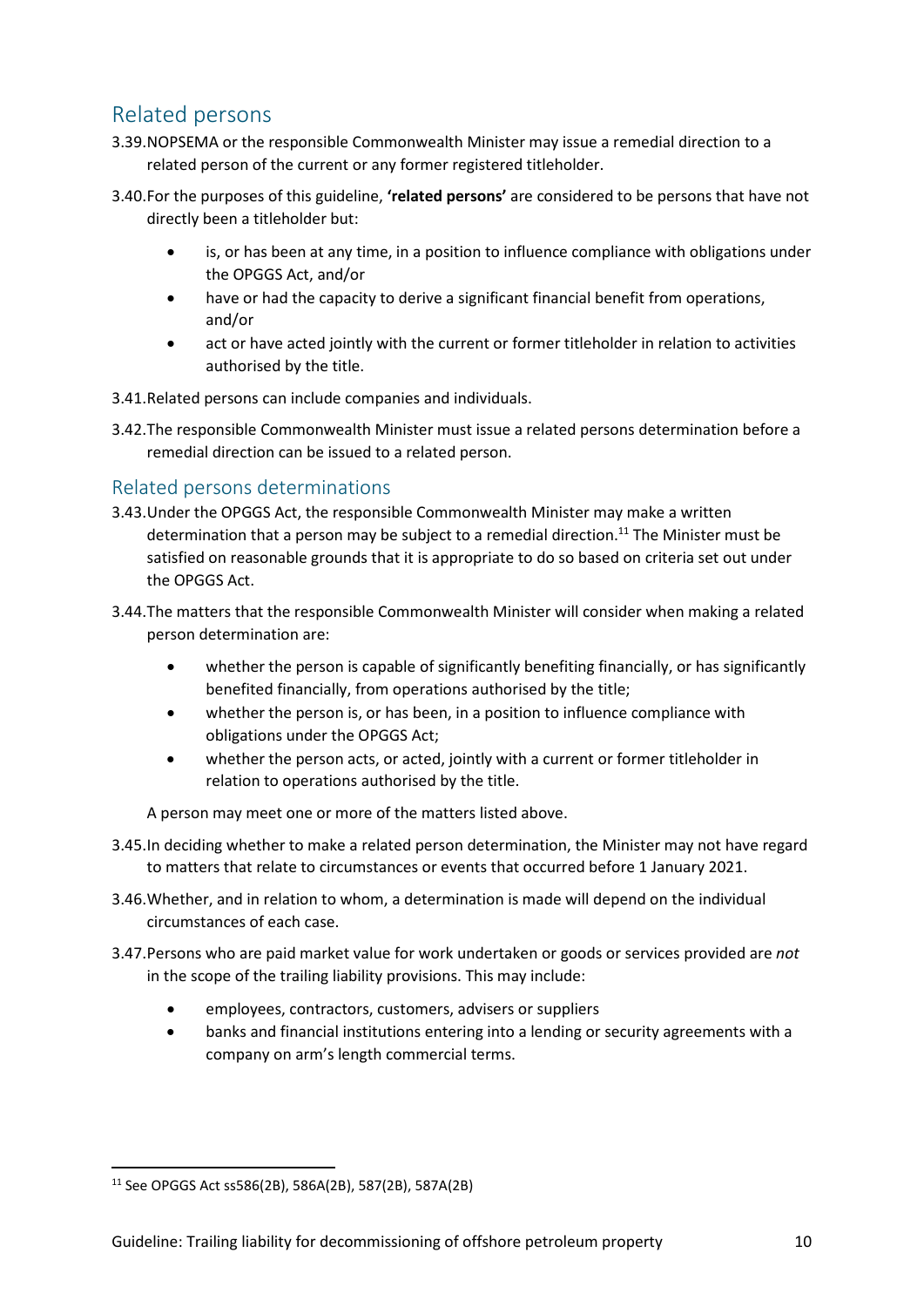- 3.48.Persons such as major shareholders (including company directors) that have received a significant financial benefit from their shareholding would be within the scope for the responsible Commonwealth Minister to make a determination as a 'related person'. As a related person they may be issued a remedial direction.
- 3.49.What is considered to be a 'significant' financial benefit is considered in the context of offshore petroleum operations, such as the large profits that may be made, as well as the costs expended to undertake operations.
- 3.50.Related persons that are individuals will generally only be issued remedial directions where there is not a former titleholder or a related body corporate of the current or former titleholder who is capable of undertaking the remedial works.
- 3.51.A related persons determination is not required for NOPSEMA or the responsible Commonwealth Minister to issue a remedial direction to a current or former titleholder or a related body corporate of a current or former titleholder.
- 3.52.Depending on corporate structures, some companies (bodies corporate) that are related to a current or former titleholder may not satisfy the criteria of 'related body corporate' using the definitions within the Corporations Act. In these cases, the responsible Commonwealth Minister may consider whether the company meets the criteria to be determined a related person. If a written determination is made, the company could be issued a remedial direction.

## Considerations prior to issuing a remedial direction

- 3.53.Issuance of remedial directions under the trailing liability provisions will be targeted at ensuring that any required decommissioning is undertaken or any residual issues are addressed. Recognising that each case is different, the OPGGS Act provides the flexibility to decide which person is the most appropriate, in the individual circumstances, to be issued a remedial direction.
- 3.54.In determining to whom a remedial direction is issued, the following considerations may be taken into account:
	- experience with the property
	- recency of interest in the title
	- capacity to conduct the relevant remedial actions
	- other matters considered relevant by the decision maker.

Note: these are general considerations and do not indicate a set order or sequence.

3.55.The factors that can be taken into account by the responsible Commonwealth Minister in making a related person determination, such as significant financial benefit, may not be relevant considerations in making the decision on whom to issue a remedial direction.

### <span id="page-11-0"></span>Experience with the property

- 3.56.Wherever possible, for safety and environmental protection reasons, property should be decommissioned by a person that has expertise and experience in relation to the property.
- 3.57.When the decision maker is considering if a person has experience with the property, relevant factors may include involvement with:
	- installing, managing or operating the property that requires attention, including the drilling or operation of a well
	- caring for, or maintaining, the property.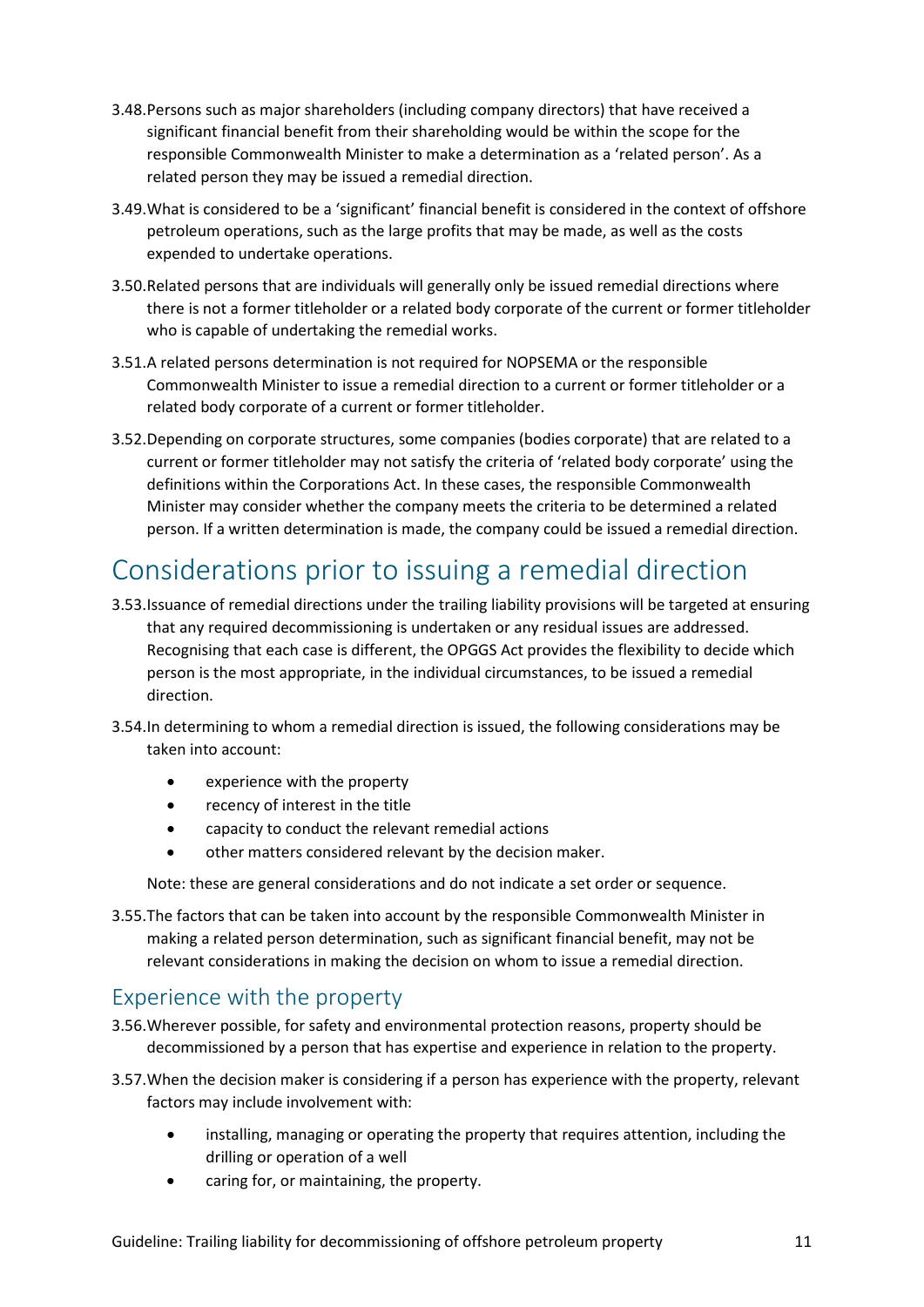- 3.58.Consideration of experience will not be limited to the titleholders who directly operated the property requiring attention. For the purposes of considering who is issued with a remedial direction, the following persons are also considered to have 'experience' if they were associated with a title at the time the property was installed or in operation:
	- a related body corporate or related person of a registered titleholder, such as a parent company
	- all registered titleholders

and all subsequent titleholders.

3.59.However, limited or no experience with the property requiring attention does not preclude a person from being issued a direction in relation to the equipment. This includes in a situation where one or more other considerations apply that make that person suitable to be given a direction, or where that person is the only person able to be issued a direction (as may be the case in relation to property installed after a person was involved with the title).

### Recency of interest in title

- 3.60.Generally, a person who was more recently involved in a title will have more relevant knowledge of the operations, the work which has been or was planned to be undertaken and condition of the property.
- 3.61.When considering the recency of a person's interest, the decision-maker may consider how long ago the person was involved with the title and if there is a person with more recent involvement that could be issued a direction.

### Capacity to undertake the remedial actions

- 3.62.The decision-maker may consider factors that would impact on the ability of a person to undertake works in response to a direction in a reasonable timeframe. Depending on the nature of the works required, relevant factors may include but are not limited to:
	- capacity to act swiftly in response to a time sensitive issue
	- financial capacity.

Note: there may be instances where commercial arrangements are in place that make financial provision for decommissioning and remedial works – for example insurance policies, securities or commercial arrangements with a former or subsequent titleholder.

- 3.63.It is recognised that technical capacity can be acquired by the recipient of a remedial direction in order to comply with the direction.
- 3.64.The size of the company will not be given undue weight in considerations relating to the capacity of a person to act in response to a direction – for example, it would not automatically be assumed that a larger company will be more capable to decommission or remediate particular property than another person or entity.

### Other relevant considerations

3.65.NOPSEMA or the responsible Commonwealth Minister may take into account other relevant considerations in determining to whom a direction should be given. Matters will be considered on a case by case basis, having regard to the nature of the remedial activities required to be undertaken.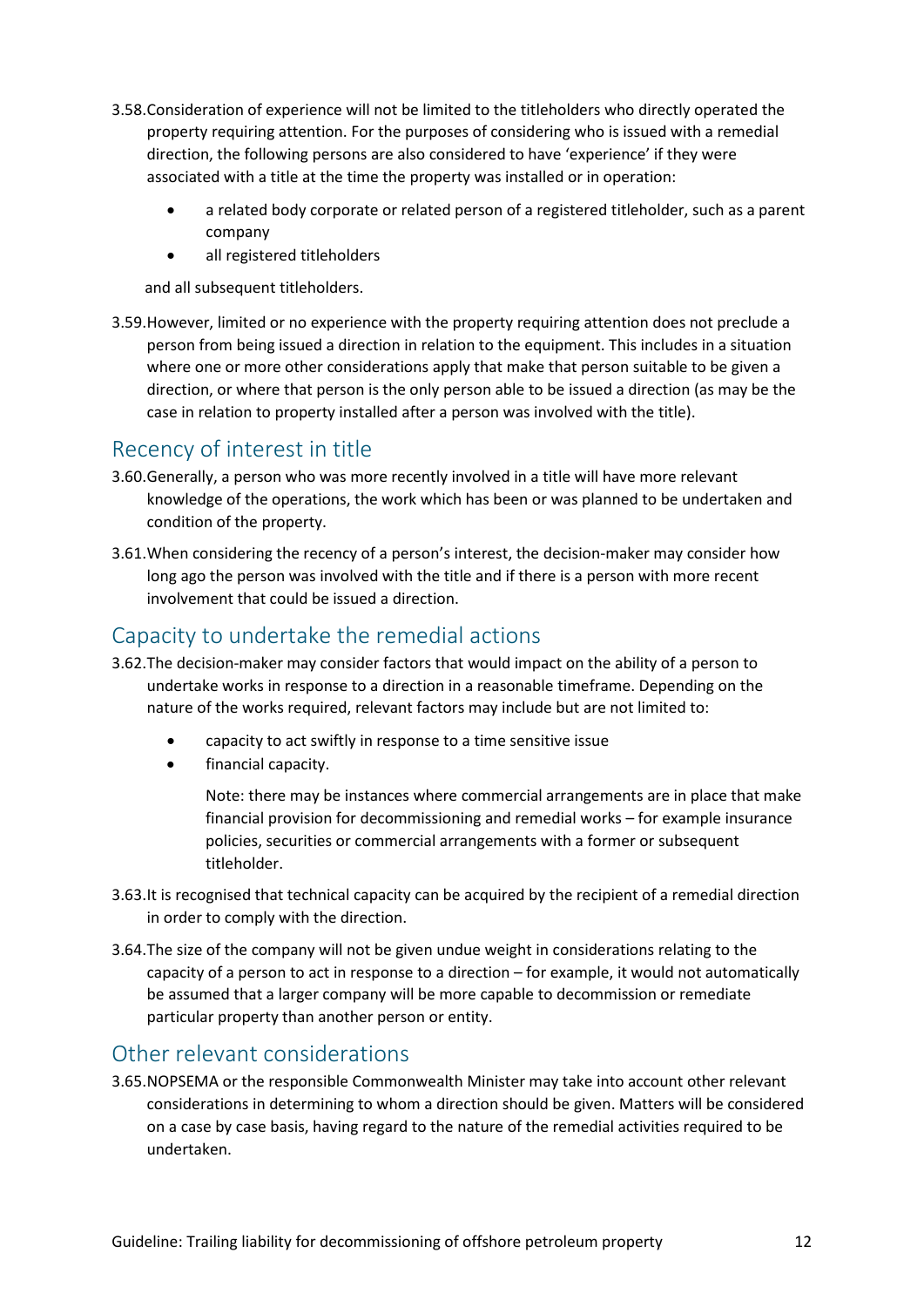## Procedural fairness

- 3.66.Where NOPSEMA or the responsible Commonwealth Minister propose to issue a remedial direction, the principles of procedural fairness will apply. Decisions will be:
	- made in accordance with the legislation;
	- based on evidence; and
	- fair and reasonable.
- 3.67.Where NOPSEMA or the responsible Commonwealth Minister propose to issue a remedial direction, the person subject to the proposed direction will be notified and provided with relevant information, including reasons for and the content of the proposed direction. The person or persons will be provided with a reasonable opportunity to respond to the proposed direction.
- 3.68.A copy of any issued direction will be published by NOPSEMA or the responsible Commonwealth Minister.<sup>12</sup> Published directions will not be removed when they cease to have effect, however, in the event a direction is the subject of external review, it will be removed while the review is finalised.

## Undertaking activities in compliance with remedial directions

- 3.69.Where a title is no longer in force, a remedial direction allows the person issued with the direction to do the required actions set out in the direction but does not confer tenure or a title.
- 3.70.A person who is issued a remedial direction will have the same regulatory obligations of a titleholder and will be required to:
	- Prepare and have accepted by NOPSEMA all the relevant permissioning documents required for the activity undertaken to comply with the remedial direction. This may include an environment plan, well operations management plan or safety case as relevant.
	- Comply with relevant provisions of the OPGGS Act and regulations including, but not limited to, holding financial assurance for the activity.
	- Pay regulatory levies in accordance with the *Offshore Petroleum and Greenhouse Gas Storage (Regulatory Levies) Act 2003* and Offshore Petroleum and Greenhouse Gas Storage (Regulatory Levies) Regulations 2004.

<u>.</u>

 $12$  Directions issued by NOPSEMA will be published a[t www.nopsema.gov.au.](http://www.nopsema.gov.au/) Directions issued by the responsible Commonwealth Minister will be published at [www.industry.gov.au.](http://www.industry.gov.au/)